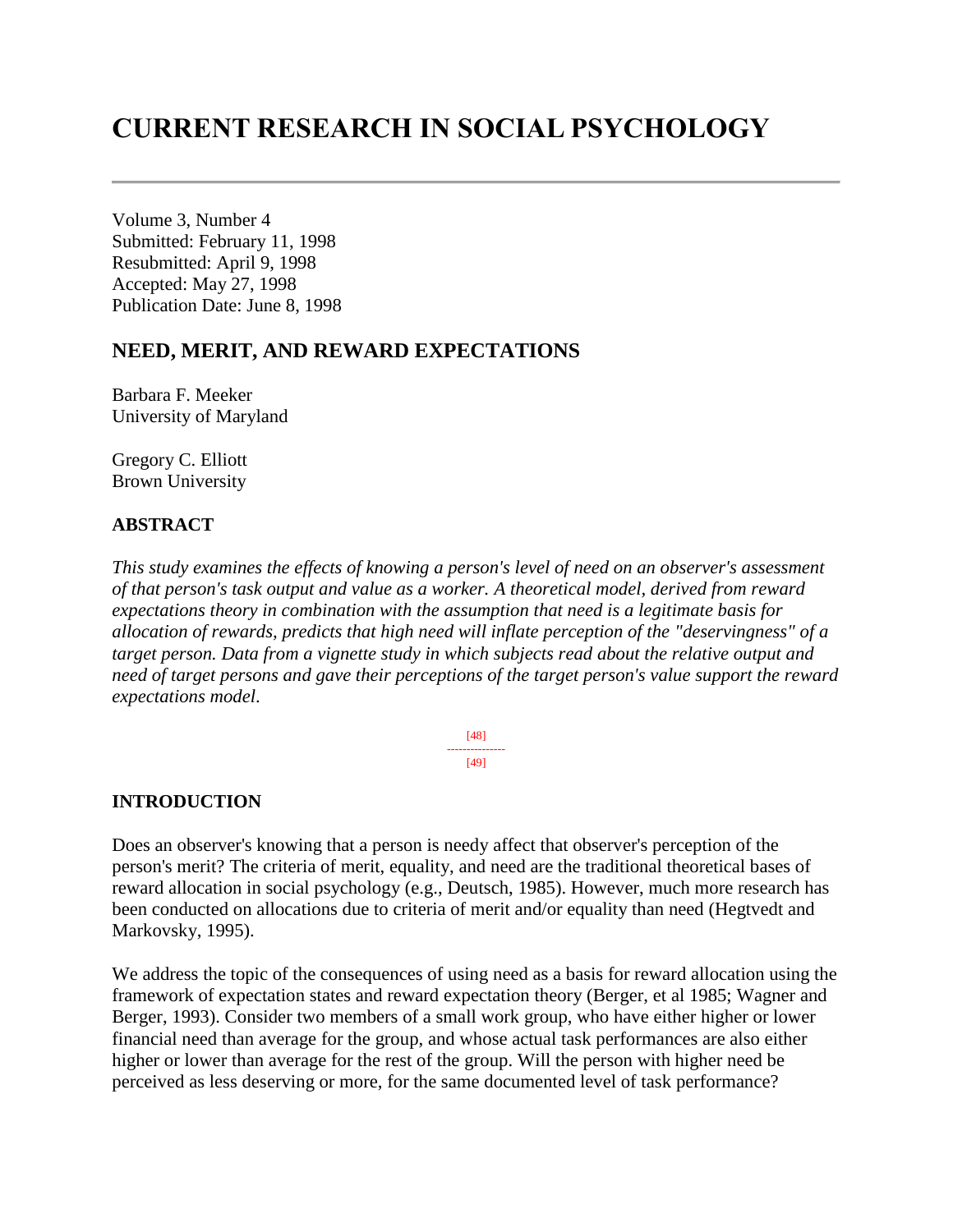## **Expectations for Performance and for Rewards**

First, we make the scope assumption that need is a legitimate basis for allocation decisions. There is empirical evidence showing that in settings similar to the one we are describing people do think that more money should be allocated to needier persons (Elliott and Meeker, 1986, Meeker and Elliott, 1995, Meeker, 1998).

Second, we suppose that once unequal allocations are made on the basis of need, those inequalities will be translated into perceptions of consistent inequalities on other dimensions. This assumption comes from reward expectations theory. The existence of inequalities in rewards serves as a standard in terms of which expectations for status ("who you are"), task ability ("what you can do"), or task outcome ("what you have done") are formed (Wagner and Berger, 1993, p. 42). Expectations for inequalities in reward may be based on need, status, chance, abilities, task performance, or other reasons. Whatever their source, they induce expectations for inequalities in other attributes by creating paths of relevance connected to other legitimate sources of reward inequalities. Empirical evidence that unequal allocation of rewards can work backward to create unequal perceptions of task performance is reported by Lerner (1965), Cook (1975), and Harrod (1980). None of these dealt explicitly with unequal allocations produced by differences in level of need.

Using reward expectations theory, we argue that people with higher need will receive more rewards and hence will be perceived as having higher ability or making greater contributions because of the reward expectation process. Theoretically, this could work through a general 'halo' effect without much conscious cognitive awareness, or it could be accompanied by cognitive justifications or attributions such as supposing that people with greater need will try harder, be more cooperative and grateful, undertake more difficult tasks, etc.

> [49] --------------- [50]

## **METHOD**

The study, described in more detail in Meeker and Elliott (1995), uses a vignette format introduced by Elliott and Meeker (1984, see also Elliott and Meeker, 1986; Meeker and Elliott, 1995). A subject is told to place him/herself in the role of allocator to a hypothetical group of other persons. The subject does not personally share in the allocation. The subject is asked to imagine him/her self as the supervisor of a group of student research assistants, whose task is to conduct telephone interviews for a survey research organization. The work is described as a success (all the interviews were completed) and half the vignettes described the group as having high and half as having low morale. Then the subject is told it is up to "you, as the project supervisor" to divide up \$1000.00 among the five research assistants "according to whatever distribution seems to be most fitting."

#### **Independent Variables**

Level of DESCRIBED TASK OUTPUT is manipulated by listing the number of phone calls made by each of the research assistants, who are identified as A, B, C, D, and E. Assistants A, C, and E are described as doing about 150 phone interviews each. In contrast, two 'target' persons, B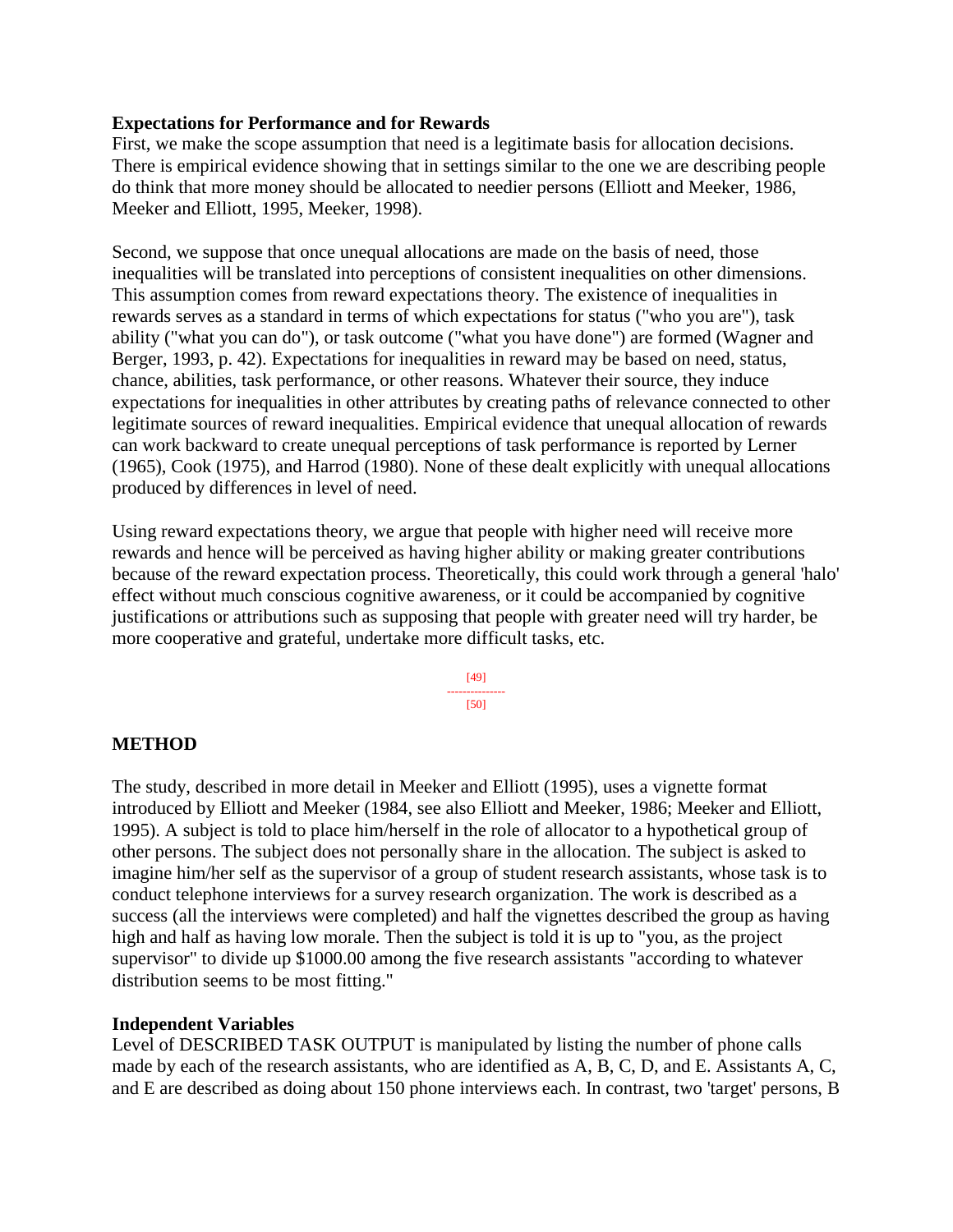and D, are described as deviating from the average by each doing either more (186 interviews) or fewer (112 interviews).

Level of NEED is manipulated by a description of the research assistants' answers to a question on the employment application that asked for their reasons for wanting the job. One question asked about the importance of "personal financial need" on a scale from 9, "a very important factor," to 1, "financial need was of almost no importance." A hypothetical research assistant with high need is described as marking 9, and a person with low need is described as marking 1 on this question. Other group members, in contrast, are described as marking 4, 5, or 6 on this question. Both 'target persons' B and D are described as deviating from the average in need. Telling subjects that the organization has collected information about its employees' needs, and providing that information to the subjects, should help establish that need as well as output may be a legitimate basis for reward allocation in this setting.

After reading about the group and the described output and needs of its members, the subject is asked to write in a dollar amount to pay each assistant, adding up to \$1000.00. Several pages of attitude questions follow the actual allocation, and subjects were encouraged to write comments if they chose. Each subject answered questions about one vignette. The result of analysis of the allocation question has already been published (as noted above, Meeker and Elliott, 1995). The attitude questions, not reported previously, provide the data for the following analysis.

> [50] --------------- [51]

## **Subject Population**

Subjects were 322 students in lower level sociology classes at a large state university. Sixty-five percent of respondents are female; 60 percent are in their first or second year of college; 60 different majors are represented, with the largest single major being Business with 11 percent.

# **DESIGN**

Each vignette presents high or low described output for B, high or low described output for D, high or low need for B and high or low need for D, in a completely crossed 2 X 2 X 2 X 2 design. Consistent with the expectations states interpretation, we can also view these as providing for each vignette one of four possible combinations of described output of B and D: [++], (B and D both made more phone calls than average); [+-] (B made more, D fewer than average); [-+]. (B made fewer, D made more); and [--], (both B and D made fewer phone calls than average). Likewise, each vignette has one of four possible combinations of level of need of B and D: [++], (B and D both have higher need than average); [+-] (B has higher, D lower); [-+] (B lower, D higher); and [--] (both B and D have lower need than average).

## **Dependent Variables**

The first part of our question was, does relative need affect allocation? This was answered in the earlier study. Meeker and Elliott, (1995) report that subjects did respond to need as well as to task output. Need was a less powerful, although still significant, variable than output in predicting allocation; more needy targets received larger allocations.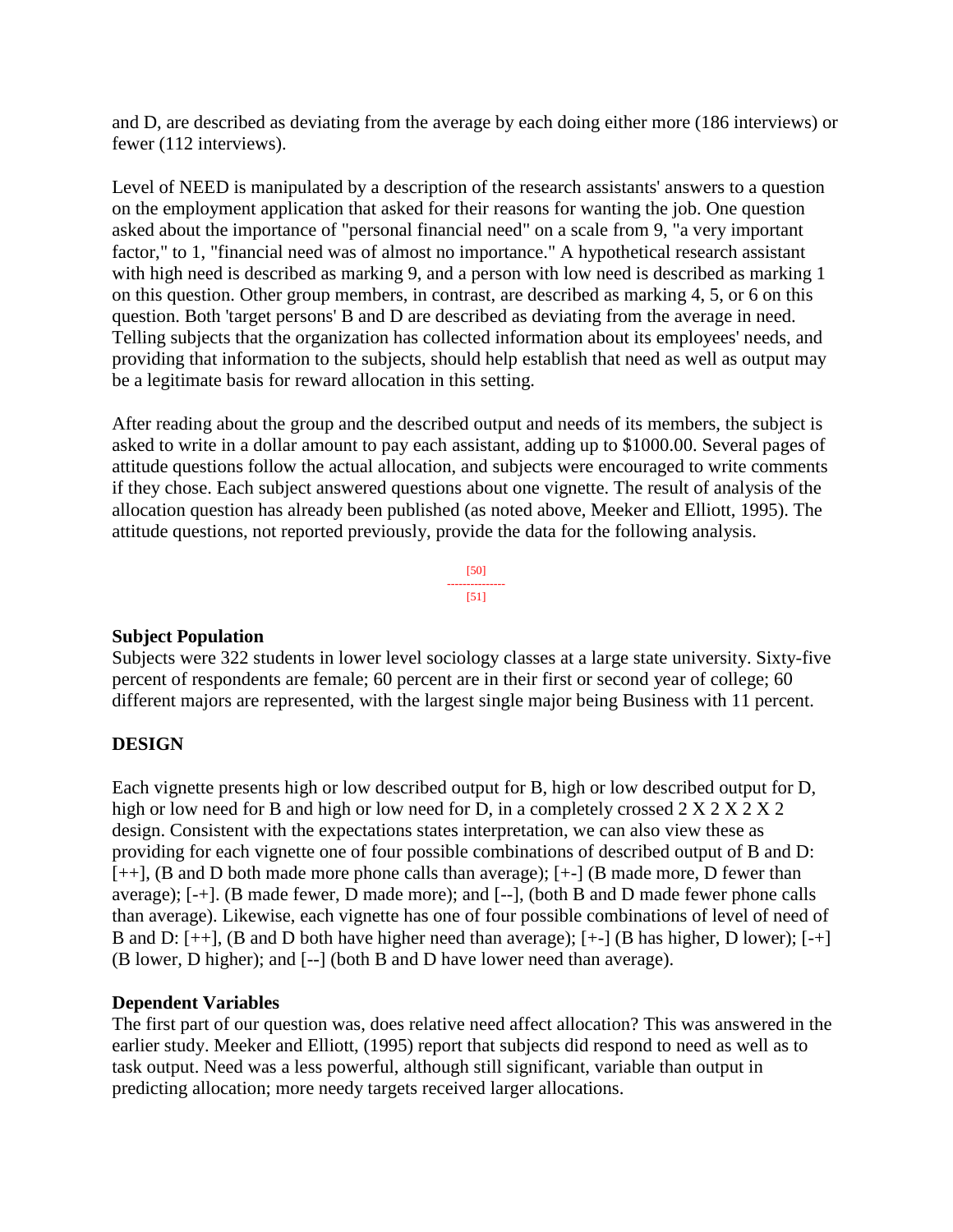In this report, we deal with the second part of the question, i.e., is allocation on the grounds of need associated with higher perceptions of deservingness? We analyze two dependent variables, both taken from the attitude and reaction questions answered by the subjects after they had written in the dollar allocation amount. The first dependent variable is RELATIVE PERCEIVED OUTPUT, and the second is RELATIVE WILLINGNESS TO HIRE AGAIN.



#### **Perceived Output**

After making the allocation decision, respondents answered a set of questions with 9-point scales. Two of these were originally intended as manipulation checks; we wanted to know that the subject had read and understood the vignettes. Hence, we asked for perceptions of the output of Persons B and D relative to other group members: "How do you rate the number of interviews done by Person B(D)?" (9 = "more than others" to  $1 =$  "less than others"). Analysis of these variables indicates that the manipulations were effective; respondents perceive higher output from a B described as completing 186 interviews compared to B described as completing 112 (7.48 vs. 2.65,t=35.25, p<.001). Likewise, perceived output of D with 186 interviews is higher than perceived output of D with only 112 (7.41 vs. 2.77, t=29.32, p< .001). Although the analysis of main effects of manipulated variables on perceptions shows a powerful effect of the manipulations, we also found a complex set of interaction effects of other variables on the perceptions of output of B and D. It would appear that in the course of processing information about the group, the respondents are constructing a complex model of the relative "deservingness" of the individuals in the group that includes factors in addition to simple quantity of work. No significant main effects of gender appeared, nor two-way interactions of gender with any independent variables for either of the two dependent variables considered in this paper. Therefore, data from men and women are combined.

The dependent variables for the present analysis are created by subtracting the rating for D from the rating for B, for a measure of B's "perceived advantage" over D. This measure has a possible range of -8 to +8. For this data set, the mean value for relative perceived output is -.10, with a standard deviation of 3.97; the full range from -8 to +8 is represented among subject responses.

A difference score can be ambiguous, because it may be hard to tell which of the two variables whose difference it represents is the source of variation in its value. We are using difference scores here for two reasons. First, in expectation states theory, it is the difference between expectations for two persons that is theoretically interesting. Regardless of whether a differentiation results from raising expectations for one or lowering them for the other the existence of an 'expectation advantage' is what activates interesting consequent processes. Second, as noted below, the analysis of allocations indicated that subjects were processing the information about persons B and D sequentially. Since the subjects apparently looked at the two target persons as a unit, it does not distort our interpretations to do so also.

#### **Willingness to Hire Again**

This variable results from questions that asked 'How willing would you be to hire Person B (D) for your next research project?', with answer on a 9 point scale  $(9 = "very willing" to 1 = "Not at")$ all willing"). As with perceived output, this variable is strongly affected by the described output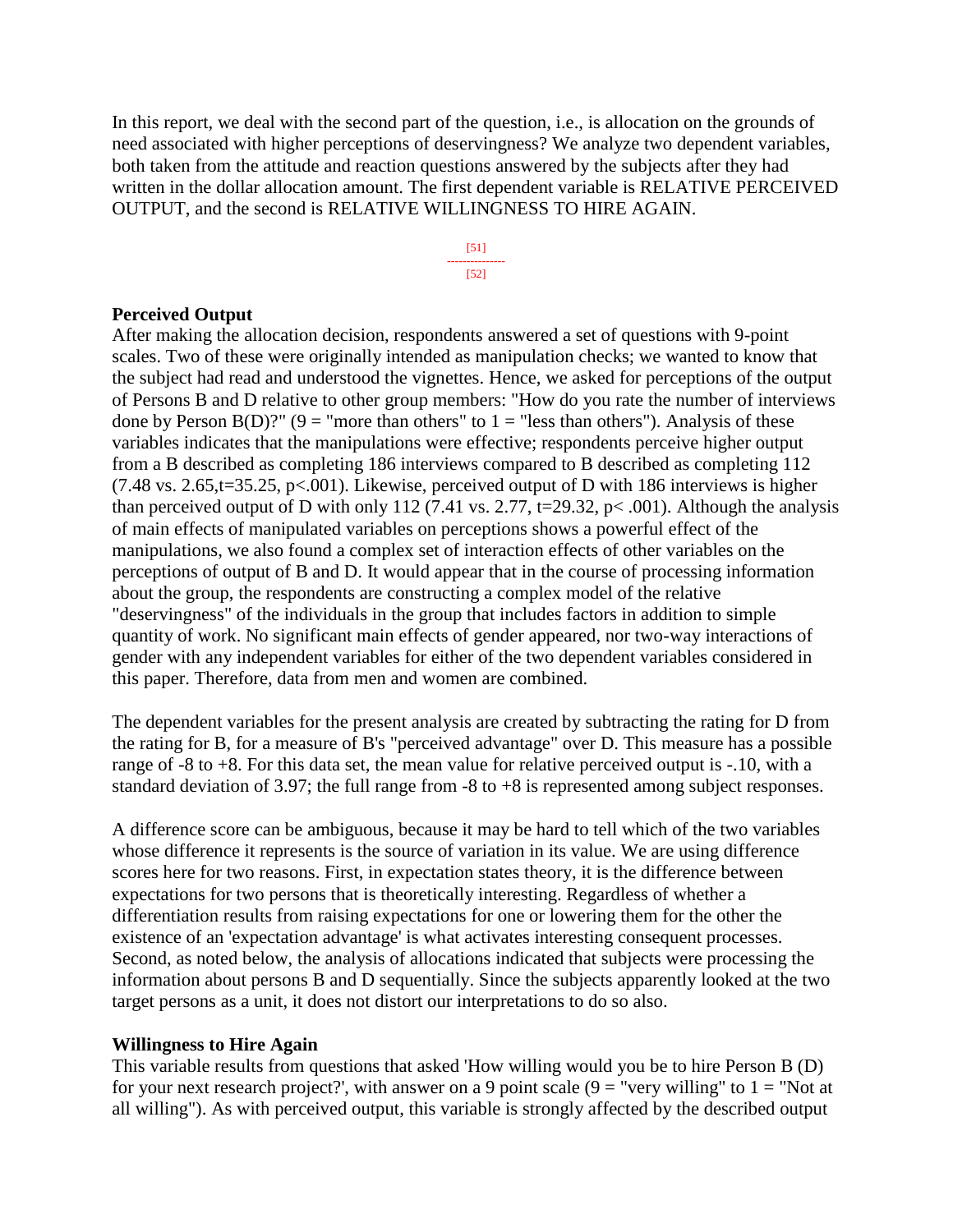of the target persons, but also has complex interactions with need of both target persons. Respondents are more willing to hire a B described as completing 186 interviews compared to B described as completing 112 (8.13 vs. 4.26, t=20.93, p<.001). Likewise, they are more willing to hire target D with 186 interviews than D with only 112 (8.08 vs. 4.52, t=17.74, p< .001).

> [52] --------------- [53]

As with perceived output, the dependent variable here is created by subtracting the rating for willingness to hire D from the rating for willingness to hire B, for a measure of B's "advantage" over D. This has a possible range of  $-8$  to  $+8$ . For this data set, the mean value of relative willingness to hire is  $-15$ , with standard deviation of 3.37 and the full range from  $-8$  to  $+8$  is represented among subject responses.

## **Hypotheses**

If subjects are only paying attention to the reported number of phone calls, B's advantage over D will be positive for described output  $[+]$ , negative for described output  $[+]$ , and zero for  $[+]$ and [--]. If description of need has any effect on perception of output, it will modify the main effect of described output. The base-line or null hypothesis is that: if level of need has no effect on perception of output, or on willingness to hire again, the only effects on the dependent variable of B's advantage over D will be due to described output.

Our theoretical hypothesis is that high need inflates perception of task output and willingness to hire again. We also predict that in addition to the effects of described output, vignettes with the [+-] state of relative need will produce an additional positive advantage of B over D and/or those with the [-+] state of relative need will produce an additional 'disadvantage' of B over D.

# **Analytic Strategy**

We use a two-stage strategy to answer our research questions. First, we report the results of an analysis of variance in which all of the independent variables are entered and we predict interaction effects between the independent variables need and described output. Then if, as hypothesized, we find significant interactions between need and output, we present a table of paired comparisons using Tukey's Honestly Significant Difference test for pairs of means. This tells us which pairs of means are creating the interaction effects.

# **RESULTS**

# **Allocations**

The allocations that subjects recommended are reported and discussed elsewhere (Meeker and Elliott, 1995). In order to understand the present results, however, it is important to review some of the earlier ones. Overall about 48% of the subjects allocated the money equally to all 5 assistants. Of the slightly more than half that discriminated among the assistants, allocation was on average higher to targets described as higher in output and also to those described as higher in need. Although both described output and need had significant effects, the effect of described output was stronger than the effect of need. Furthermore, subjects were more likely to allocate equally to all when information about the target persons was contradictory (e.g., B had high need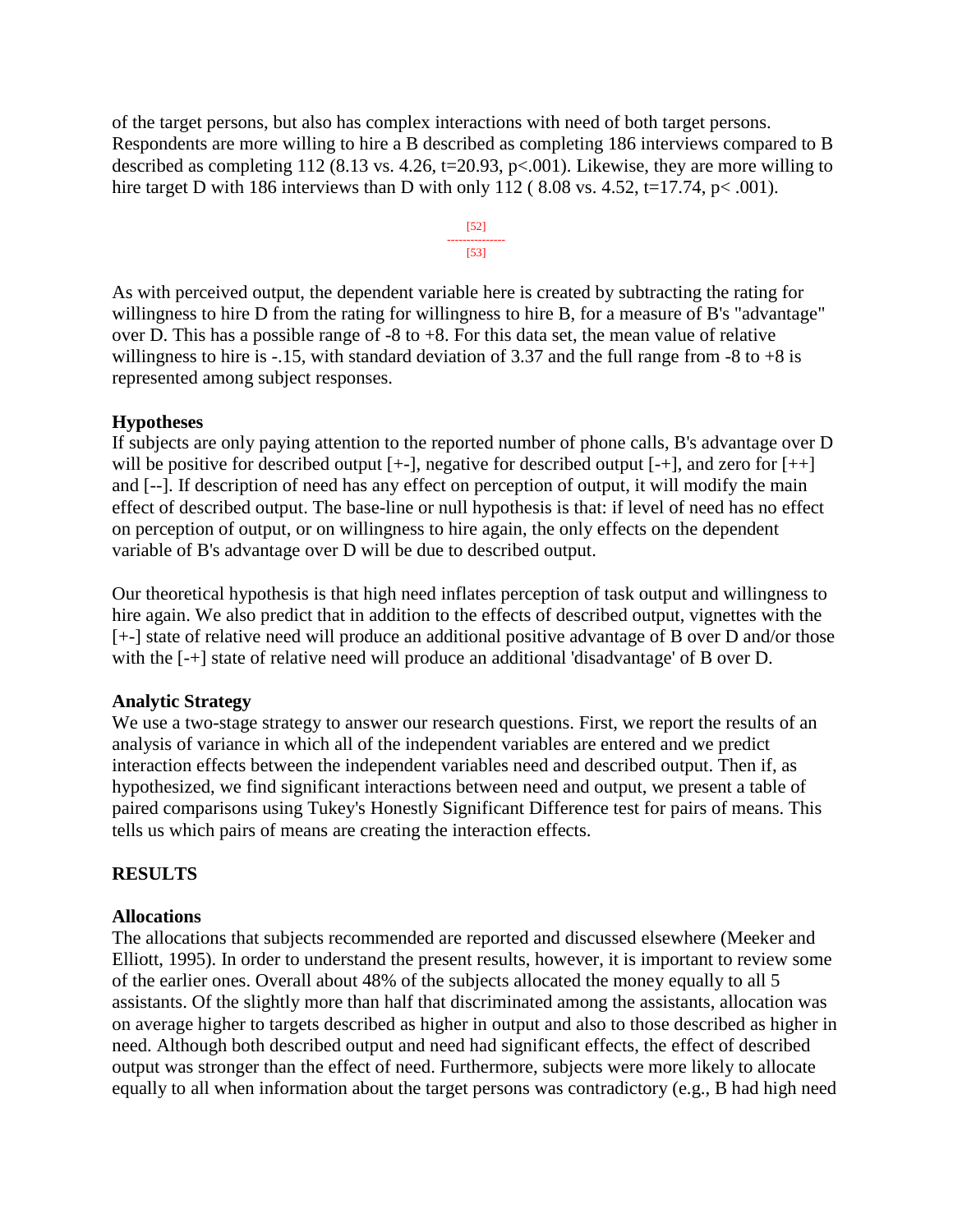but low described output or vice versa). Thus, our assumption that need is a legitimate basis for reward allocation in this situation is justified.

```
[53]
---------------
     [54]
```
The analysis of allocations indicated that subjects were processing the information about persons B and D sequentially. That is, some subjects looked at information about B first, and when information about B led them to allocate equally to all, stopped looking at the output of the other assistants. Thus, information that might have distinguished D was discounted. However, if the information about B led them to consider an unequal payment, they read on and took information about D equally into account. This means that the size of the effect of B's characteristics appears stronger than the effect of D's, but there is no trace of an order effect when a statistical analysis that tests for such an effect (e.g., a repeated measures design) is used.

## **Relative Perceived Output**

The dependent variable relative perceived output, or difference between perceived output of B and D, was first examined in a 4-way analysis of variance with described output of B, described output of D, need of B and need of D as independent variables. The results show, not surprisingly, a main effect for described output of B ( $F = 662.42$ ,  $p < .001$ ) and for described output of D (F= 577.18,  $p < .001$ ).

Of more interest for the present discussion, each of these effects is modified by levels of need of the other actor. This appears as two significant interaction effects; described output of B by need of D (F = 13.85, p = .040) and described output of D by need of B and need of D (F=14.24, p = .037). There are no other significant main effects or interactions.

The means appear in Table 1. This also shows the results of a one-way analysis of variance of the dependent variable with a Tukey Honestly Significant Differences test. This examines differences between all pairs of means for the 16 discrete categories of relative described output by relative need. Cells that share a symbol do not differ significantly from each other.

> [54] --------------- [55]

**Table 1. Mean Difference between perceived output of B and of D (B's 'perceived advantage' over D) by relative described output and need of B and D. Standard deviations in parentheses, number of cases is third entry. Cells that share a symbol do not differ from each other by a Tukey HSD test, p < .05.** 

|                                                        | <b>Relative Need of B and D</b> |  |  |  |
|--------------------------------------------------------|---------------------------------|--|--|--|
| <b>Relative</b><br><b>Described</b><br>Output of B and | - -                             |  |  |  |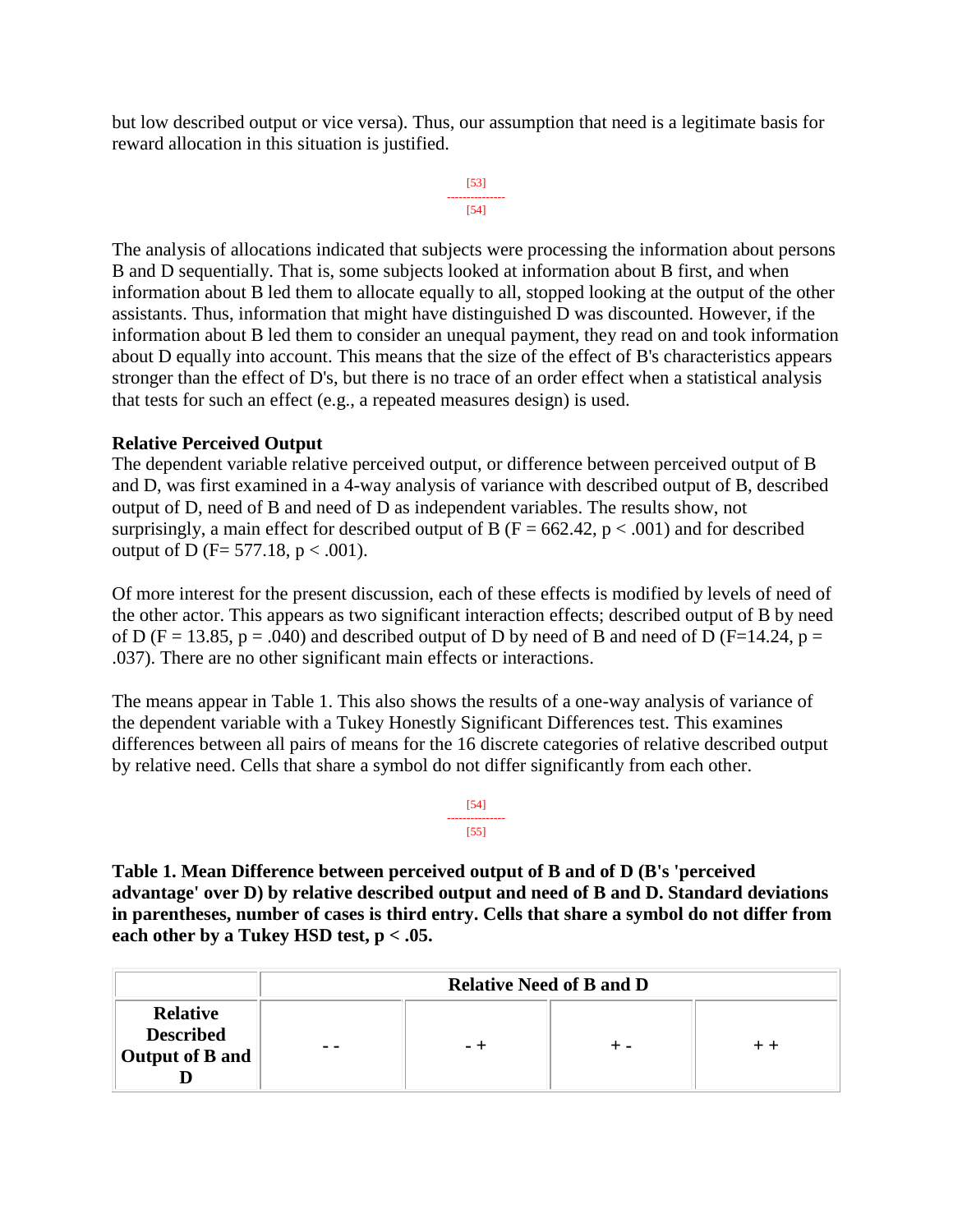|       | $-1.06+$          | $-0.23+$         | $0.11+$  | $0.00+$        |
|-------|-------------------|------------------|----------|----------------|
|       | (1.73)            | (0.53)           | (1.45)   | (0.31)         |
|       | 18                | 22               | 18       | 22             |
|       | $-5.30*$          | $-4.94*$         | $-5.05*$ | $-4.65*$       |
| $-+$  | (1.72)            | (1.70)           | (2.16)   | (2.83)         |
|       | 20                | 18               | 21       | 20             |
|       | $5.22^{\prime}$ ! | $5.40^{\circ}$ ! | 6.05!    | $4.00^{\circ}$ |
| $+ -$ | (1.83)            | (1.72)           | (2.21)   | (3.28)         |
|       | 18                | 15               | 20       | 20             |
|       | $0.20+$           | $0.01+$          | $-0.05+$ | $0.09+$        |
| $+ +$ | (0.52)            | (0.57)           | (0.50)   | (2.29)         |
|       | 20                | 19               | 21       | 23             |

#### [55] --------------- [56]

As expected, most of the differences are due to the effect of described level of output. For relative described output [--], [++] and [-+], relative need makes no difference. However, for the relative described output [+-] (B did more phone calls and D did fewer than average), the perceived output of B relative to D is significantly higher when B is also needier than D than it is when both have high need (mean advantage of B over D for the [+-], [+-] cell is 6.05, the highest of any of the 16 categories, while mean advantage of B over D for [+-], [++] is only 4.00).

This supports the reward expectation hypothesis. The subjects inflated the perceived difference between output of target persons with high and low described output when the target with higher described output also had higher need.

# **Willingness to Hire Again**

The variable, difference between willingness to hire B and D or 'B's advantage over D' in perceived value as a worker, was also examined with a 4-way analysis of variance. Described output of B, described output of D, need of B and need of D were independent variables in the analysis. As with perceived output, there are substantial main effects of described output of B  $(F=284.73, p < .001)$  and described output of D  $(F=209.94, p < .001)$ . However, as with perceived output, these are modified by interaction with both need of B and need of D. The interactions are somewhat more complex than for perceived output. First, there is a significant two-way interaction between described output of B and need of D (F=9.57, p = .002). This in turn is modified by described output of B (3-way interaction of described output of B, need of D and described output of D, F=4.43,  $p = .036$ ) and by need of B (3-way interaction of described output of B, need of D and need of B, F=8.95, p = .004). Furthermore, there is a significant three-way interaction among described output of D, need of B and need of D ( $F=7.73$ ,  $p=.006$ ). Thus, each of the independent variables has an effect that is modified in some way by levels of two of the others.

The means for relative willingness to hire B and D appear in Table 2. Cell entries that share a symbol do not differ significantly from each other.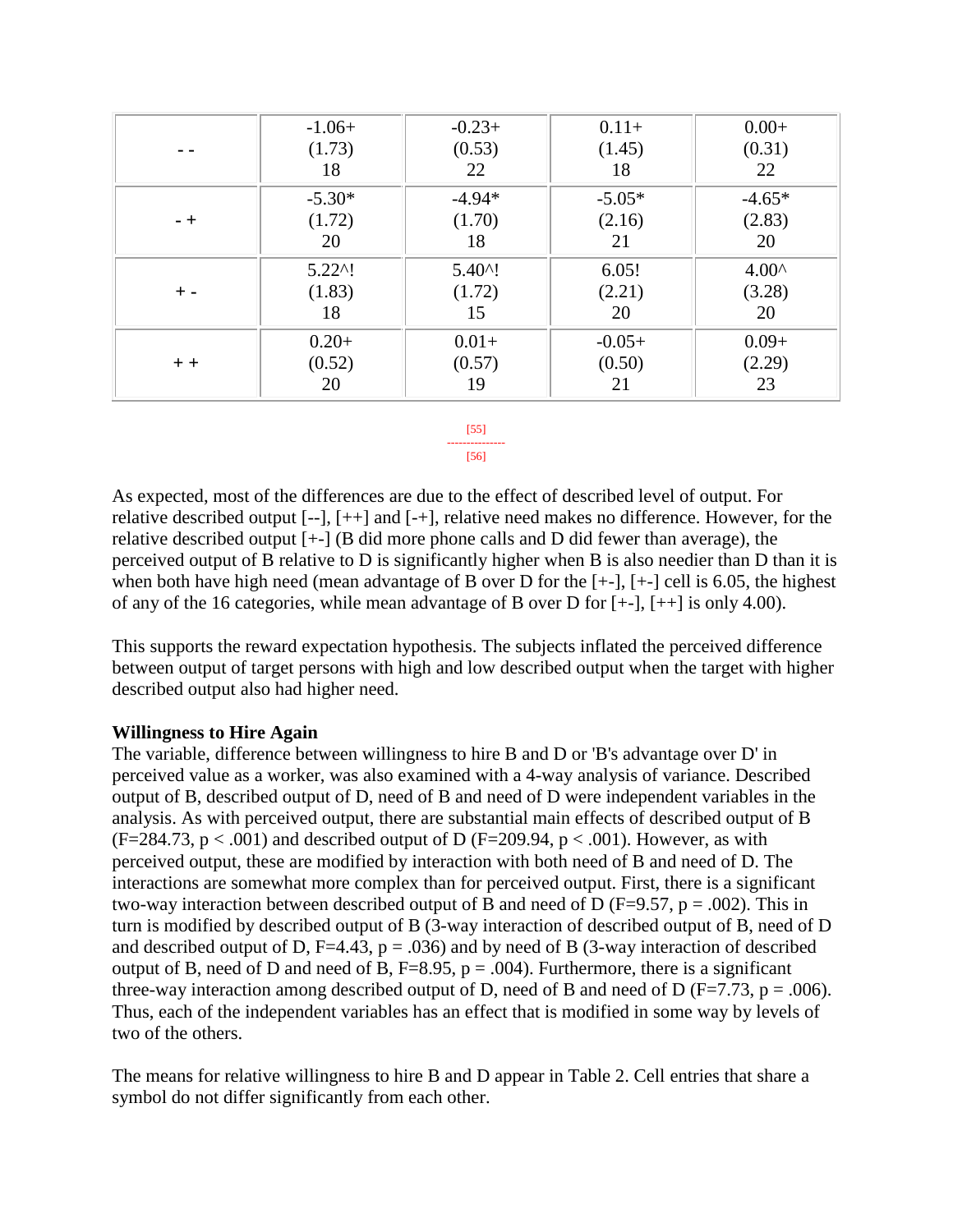**Table 2. Mean Difference between willingness to hire B and to hire D (B's advantage over D) by relative described output and need of B and D. Standard deviations in parentheses, number of cases is third entry. Cells that share a symbol do not differ from each other by a Tukey HSD test, p < .05.** 

|                                      | <b>Relative Need of B and D</b> |            |            |             |
|--------------------------------------|---------------------------------|------------|------------|-------------|
| <b>Relative Output</b><br>of B and D |                                 | $- +$      | $+$ -      | $+ +$       |
|                                      | $0.47#+@$                       | $0.00#+$   | $-1.00#+@$ | $-0.09#+$   |
|                                      | (1.84)                          | (2.07)     | (1.75)     | (0.29)      |
|                                      | 19                              | 22         | 18         | 22          |
| $-+$                                 | $-4.10*$                        | $-4.78*$   | $-3.76*$   | $-2.58 * @$ |
|                                      | (1.86)                          | (2.21)     | (2.81)     | (2.61)      |
|                                      | 20                              | 18         | 21         | 19          |
| $+ -$                                | 3.83?!                          | $3.81$ ?!^ | 5.10?      | $1.60 + 1$  |
|                                      | (2.66)                          | (2.74)     | (2.02)     | (3.73)      |
|                                      | 18                              | 16         | 20         | 20          |
| $+ +$                                | $0.55#+$                        | $0.17#+$   | $0.00#+$   | $-0.04#+$   |
|                                      | (1.43)                          | (1.04)     | (0.32)     | (1.06)      |
|                                      | 20                              | 18         | 21         | 23          |

#### [57] --------------- [58]

If described output alone is affecting relative willingness to hire, then entries in each row will not differ from each other. This is true for the rows representing effects of [--], [-+], and [++] output. However, for the [+-] combination (B did more work than average, D did less), the mean advantage of B over D is 5.10, the highest value of any cell, when B also has higher need and D has lower need than average. This value is significantly different from the mean advantage of B over D when B did more work than D and both have high need (1.60, the lowest value in this row). Subjects have inflated their evaluation of B over D when B did more work than D and also has higher need. Also, the relative disadvantage of a less productive B, the [-+] Output combination, is least when both have equal and high need. This once again is consistent with the reward expectation hypothesis; targets who qualify for higher rewards on ground of both output and need are seen as more valuable workers than those who qualify for higher rewards only on the grounds of output.

## **Subjects who Allocated Unequally**

One of our assumptions is that it is the unequal rewards that activate unequal expectations on other dimensions. In other words, the subjects who did not allocate equally are the ones who formally meet the conditions of the theory. We therefore repeat the analysis but this time only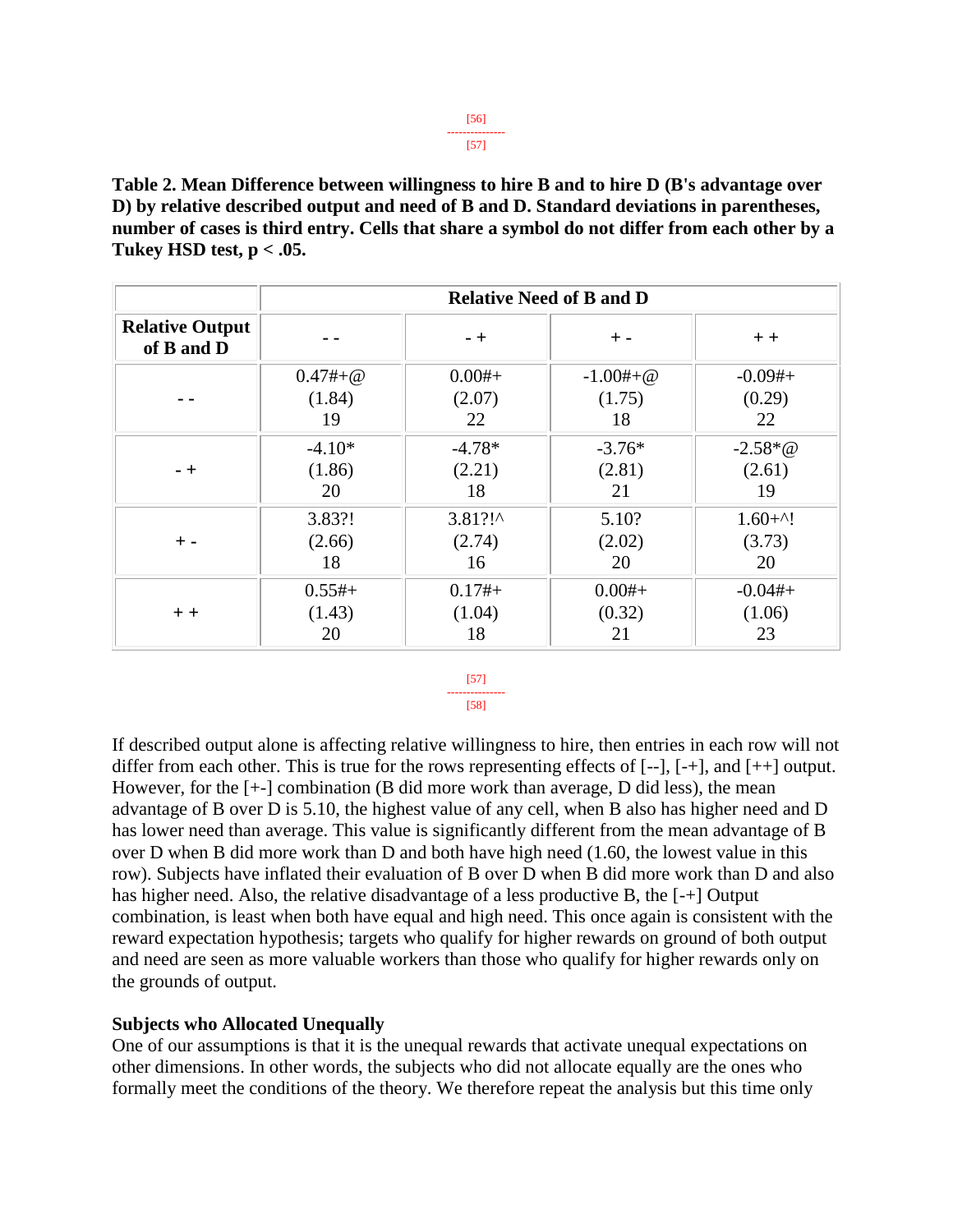with the subjects who allocated unequally. As noted above, approximately half the subjects did each. Of the 169 subjects who did not allocate equally, 134 (79%) allocated consistently with both output and need. Another 30 (18%) allocated consistently with output but not with need, and only 3 (2%) allocated consistently with need but not output. A total of 2 (1%) were inconsistent with both.

Since allocation choice is not randomly assigned, we cannot make strict causal interpretations of these results, and should view any statistically significant patterns as associations rather than effects. An additional caveat is that since the conditions are no longer randomly assigned, there are very small or empty cells in several conditions, primarily those in which need and output contradict each other. It is not possible to determine precisely which subjects allocated on the basis of need since some of the equal allocations were apparently the result of trying to resolve contradictions between merit and need. Also, some of the subjects who allocated consistently with merit but not need may have modified the amount they allocated after taking need into account.

Tables 3 and 4 replicate the analysis of Tables 1 and 2 for relative perceived output and relative willingness to hire respectively, including only those subjects who did not allocate equally.

For the 166 subjects who allocated unequally and answered both questions about perceptions of output, the 4-way analysis of variance for relative perceived output is quite similar to the one for the whole sample. There are significant main effects of described output of B ( $F = 428.93$ , df = 1,  $p < .001$ ) and described output of D (F = 400.82, df = 1,  $p < .001$ ) and an interaction between described output of B and need of D ( $F = 5.91$ ,  $df = 1$ ,  $p = .016$ ). The means are shown in Table 3.

$$
\begin{array}{c}\n [58] \\
 \overline{[59]} \\
 \end{array}
$$

**Table 3. Mean Difference between perceived output of B and of D by relative described output and need of B and D, subjects who did NOT allocate equally. Standard deviations are in parentheses, number of cases below. Cells that share a symbol do not differ from each other by a Tukey HSD test, p < .05.** 

|                                                               |          |          | <b>Relative Need of B and D</b> |          |  |
|---------------------------------------------------------------|----------|----------|---------------------------------|----------|--|
| <b>Relative</b><br><b>Described</b><br><b>Output of B and</b> |          | - +      | $+$ -                           | $+ +$    |  |
|                                                               | $-0.81+$ | $-0.28+$ | $0.25+$                         | $0.00+$  |  |
|                                                               | (1.83)   | (0.61)   | (0.89)                          | (0.45)   |  |
|                                                               | 11       | 14       | 8                               | 1 I      |  |
| $-+$                                                          | $-5.22*$ | $-5.54*$ | $-6.25*$                        | $-4.90*$ |  |
|                                                               | (1.30)   | (1.56)   | (1.67)                          | (2.28)   |  |
|                                                               | 9        | 13       | 8                               | 10       |  |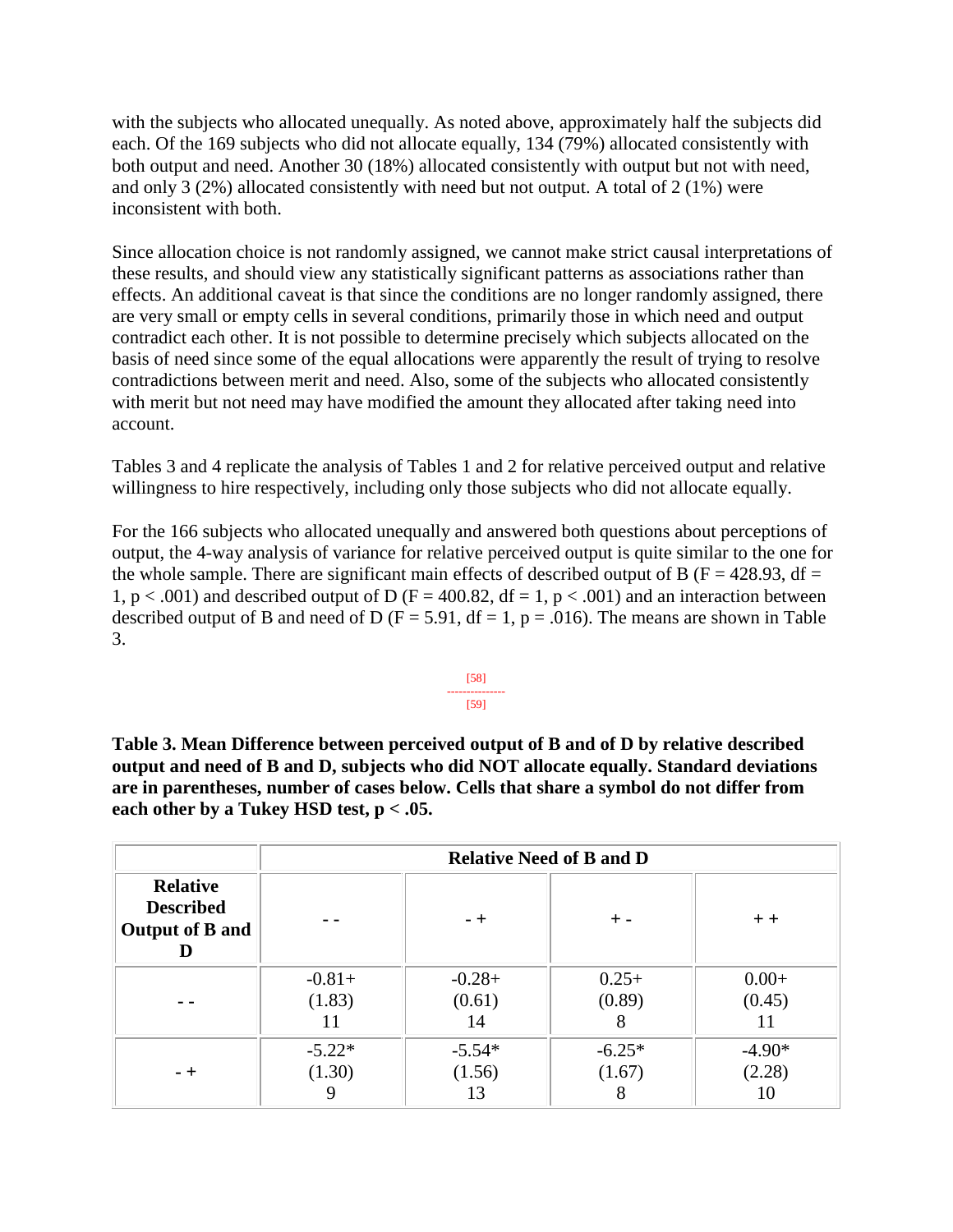| $+ -$ | $6.00!^{\circ}$<br>(1.29) | $5.00!^{\circ}$<br>(1.60) | 6.14!<br>(2.14)<br>14 | $3.72^{\circ}$<br>(3.50) |
|-------|---------------------------|---------------------------|-----------------------|--------------------------|
| $+ +$ | $0.17+$                   | $0.40+$                   | $0.00+$               | $-0.36+$                 |
|       | (0.41)                    | (0.52)                    | (0.00)                | (1.94)                   |
|       | O                         | 10                        | 12                    | 14                       |

[59] --------------- [60]

Table 3 also shows the results of comparisons of pairs of means by the Tukey HSD test. In Table 3 we have the same pattern as in Table 1; the perception of B's advantage over D is inflated when B's need is higher than D's.

For the 165 subjects who allocated unequally and who answered both questions about willingness to hire B and D, the four-way analysis of variance of relative willingness to hire by described output and need of both B and D shows the following: main effects of described output of B (F=179.18,  $p < .001$ ) and described output of D (F= 154.26,  $p < .001$ ); three two-way interactions in which the effect of described output is modified by level of need (described output of B by need of B,  $F = 4.22$ ,  $p = .042$ , described output of B by need of D,  $F = 6.00$ ,  $p =$ .015, and described output of d by Need of B,  $F = 4.16$ ,  $p = .043$ ). The previous 3-way interaction has disappeared. Table 4 shows the means.

**Table 4. Mean Difference between willingness to hire B and D by relative described output and need of B and D, subjects who did NOT allocate equally. Standard deviations are in parentheses, number of cases below. Cells that share a symbol do not differ from each other by a Tukey HSD test, p < .05.** 

|                                                               |                                 | <b>Relative Need of B and D</b> |                                |                             |  |
|---------------------------------------------------------------|---------------------------------|---------------------------------|--------------------------------|-----------------------------|--|
| <b>Relative</b><br><b>Described</b><br><b>Output of B and</b> |                                 | $-+$                            | $+ -$                          | $+ +$                       |  |
|                                                               | $-0.73+$ *@<br>(2.41)<br>11     | $0.08 + @$<br>(2.66)<br>13      | $-1.37+*$<br>(1.60)<br>8       | $-0.09+$ *@<br>(0.30)<br>11 |  |
| $-+$                                                          | $-5.00?$<br>(1.80)<br>9         | $-5.23?$<br>(2.09)<br>13        | $-4.25?$<br>(3.29)<br>8        | $-3.30?$ *<br>(2.54)<br>10  |  |
| + -                                                           | $5.14$ <sup>^</sup> !<br>(2.80) | $5.00^{\circ}$<br>(1.85)        | $5.14^{\circ}$<br>(1.79)<br>14 | $2.18^{6} @$<br>(4.31)      |  |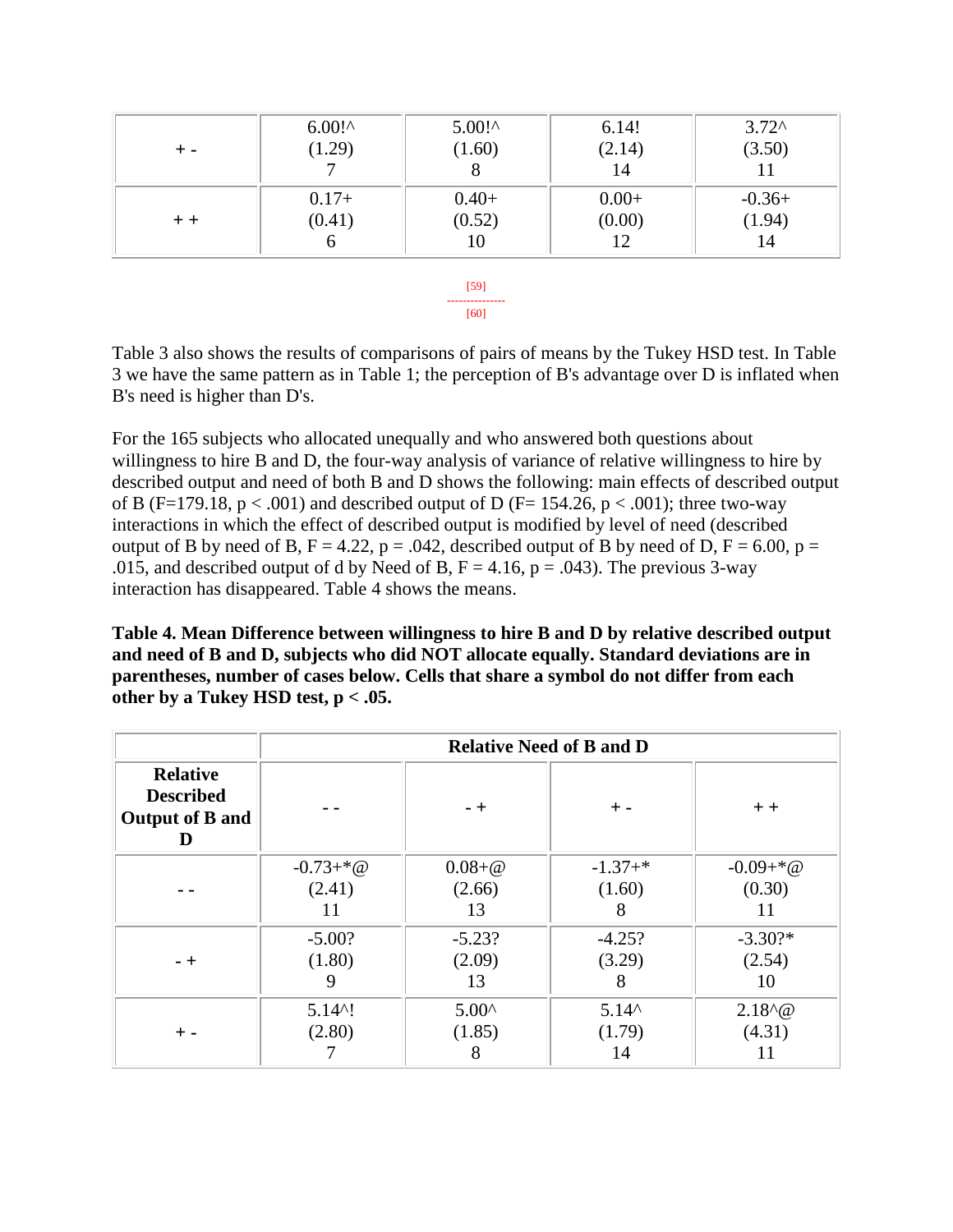| (0.29)<br>(0.82)<br>(1.07)<br>1.25)<br>14 | $0.33+*!@$ | $0.00 + * @$ | $-0.08+{}^{*}\omega$ | $-0.28+{}^{*}\omega$ |
|-------------------------------------------|------------|--------------|----------------------|----------------------|
|                                           |            |              |                      |                      |
|                                           |            |              |                      |                      |



This pattern is similar to the pattern shown for relative willingness to hire for all subjects in Table 2. It is more complex than the pattern for relative perceived output for unequal allocators (Table 3) but it also shows that where D's need is equal to B's, B's advantage due to superior described output is diminished. This contrasts 5.14 for [+-][+-], the largest advantages of B over D with 2.18 for [+-][++]. The same contrast shows up in the comparison of B's disadvantage in the  $[-+][-+]$  combination, -5.23 with B's disadvantage in  $[-+][++]$  of -4.25.

Tables 3 and 4 suggest that the effects of relative need on perceptions of output and willingness to hire again shown for all subjects in Tables 1 and 2 occur primarily among those subjects who did not allocate equally. This is consistent with the theoretical argument that it is making or observing unequal rewards that activates the reward expectation processes that lead to unequal evaluations of merit.

# **DISCUSSION AND CONCLUSIONS**

For both variables, one measuring subjects' evaluations of targets' actual output and the other their willingness to hire them in the future, the results are consistent with the reward expectations model. That is, subjects' perceptions of target persons were modified by information about the target persons' level of need, and where this occurred, higher need was associated with higher evaluations. However, the pattern appears to be that high need adds to an already high perception of task performance, not that it compensates for a low level of task performance.

Our results show no evidence at all that high need diminishes perception of task performance. However, we do not claim that this will be true of all allocation settings. In this study's design, several factors mitigate against downgrading of expectations for persons with high need. First, the subject making the allocations does not share in the rewards, hence there is no competition involved. Second, the target persons are described as similar in status (all students, identified by a letter, with gender, race, etc unknown) therefore status generalization processes that might produce differential expectations for task performance are not activated. Many intense public debates over 'entitlements' involve target persons with different statuses on race, gender, education, marital status, or other status characteristics that do activate differential expectations for task performance. Third, the need described in the vignettes is a legitimate one for the subject population. Since students often need jobs, it is not automatically assumed that needing pay from a job indicates incompetence. Also, the fact that subjects are told the organization collected information about employees' need suggests that need is a legitimate consideration in this organizational setting.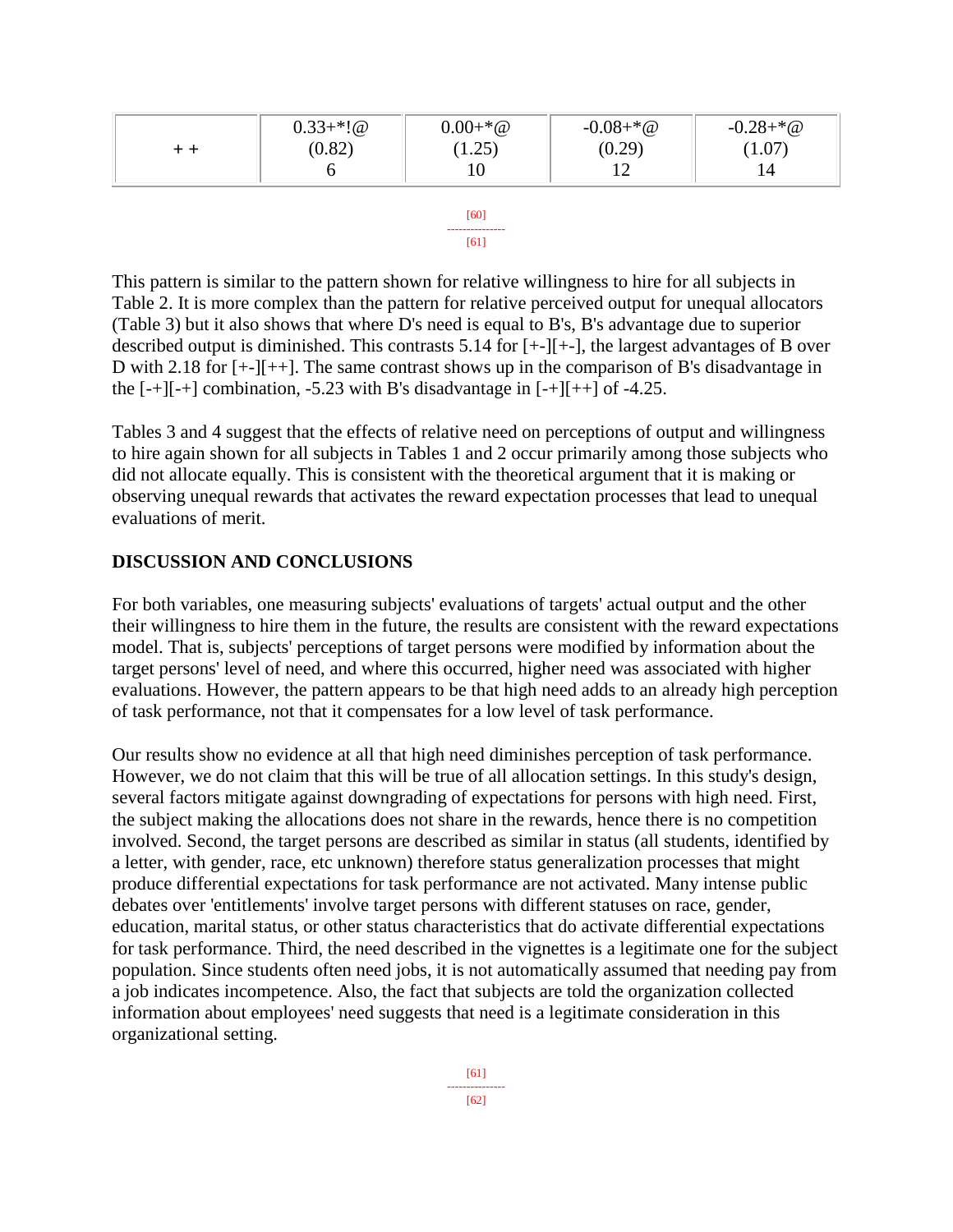Fourth, the need is not described as the result of past differences in reward. If the reward expectations model is correct, persons described as being in need because of past differential rewards (e.g., economic disadvantage, discrimination) may be vulnerable to the working backward of unequal rewards to unequal expectations for ability even while being seen as legitimately deserving allocations based on need. Finally, in our vignette, the allocators did not bargain with the targets. A person in a poor bargaining position may receive lower rewards because of lacking alternative sources of those rewards (as examined in exchange theory and research, e.g., Cook, Molm and Yamagishi, 1993; Willer and Markovsky, 1993). Once these inequalities, produced by power dependency, are observed they in turn may work backward through reward expectation processes to a lowered perception of ability or performance.

Application of our conclusions to situations of differential need involving either different states of diffuse status characteristics or differential reward due to bargaining processes should await explicit study of such situations. In the meantime, our results have provided support for the reward expectations model with need as a basis for reward allocations.

# **REFERENCES**

Berger, Joseph, M. Hamit Fisek, Robert Z. Norman and David G. Wagner. 1985. "Formation of Reward Expectations in Status Structures." Pp 215-261 in *Status, Rewards and Influence*, edited by J. Berger and M. Zelditch, Jr. San Francisco, CA: Jossey-Bass.

Cook, Karen S. 1975. "Expectations, Evaluations, and Equity." *American Sociological Review* 40:372-388.

Cook, Karen S., Linda Molm and Toshio Yamagishi. 1993. "Exchange Relations and Exchange Networks: Recent Developments in Social Exchange Theory." Pp 296-322 in *Theoretical Research Programs: Studies in the Growth of Theory*, edited by J. Berger and M. Zelditch, Stanford, CA: Stanford University Press.

Deutsch, Morton 1985. *Distributive Justice: A Social-Psychological Perspective*, New Haven, CT: Yale Univ. Press.

Elliott, Gregory C. and Barbara F. Meeker. 1984. "Modifiers of the Equity Effect: Group Outcome and Causes for Individual Performance." *Journal of Personality and Social Psychology* 46:586-97.

> [62] --------------- [63]

Elliott, Gregory C. and Barbara F. Meeker. 1986. "Achieving Fairness in the Face of Competing Concerns: The Different Effect of Individual and Group Characteristics." *Journal of Personality and Social Psychology* 50:754-60.

Harrod, Wendy J. 1980. "Expectations from Unequal Rewards." *Social Psychology Quarterly* 43:126-130.